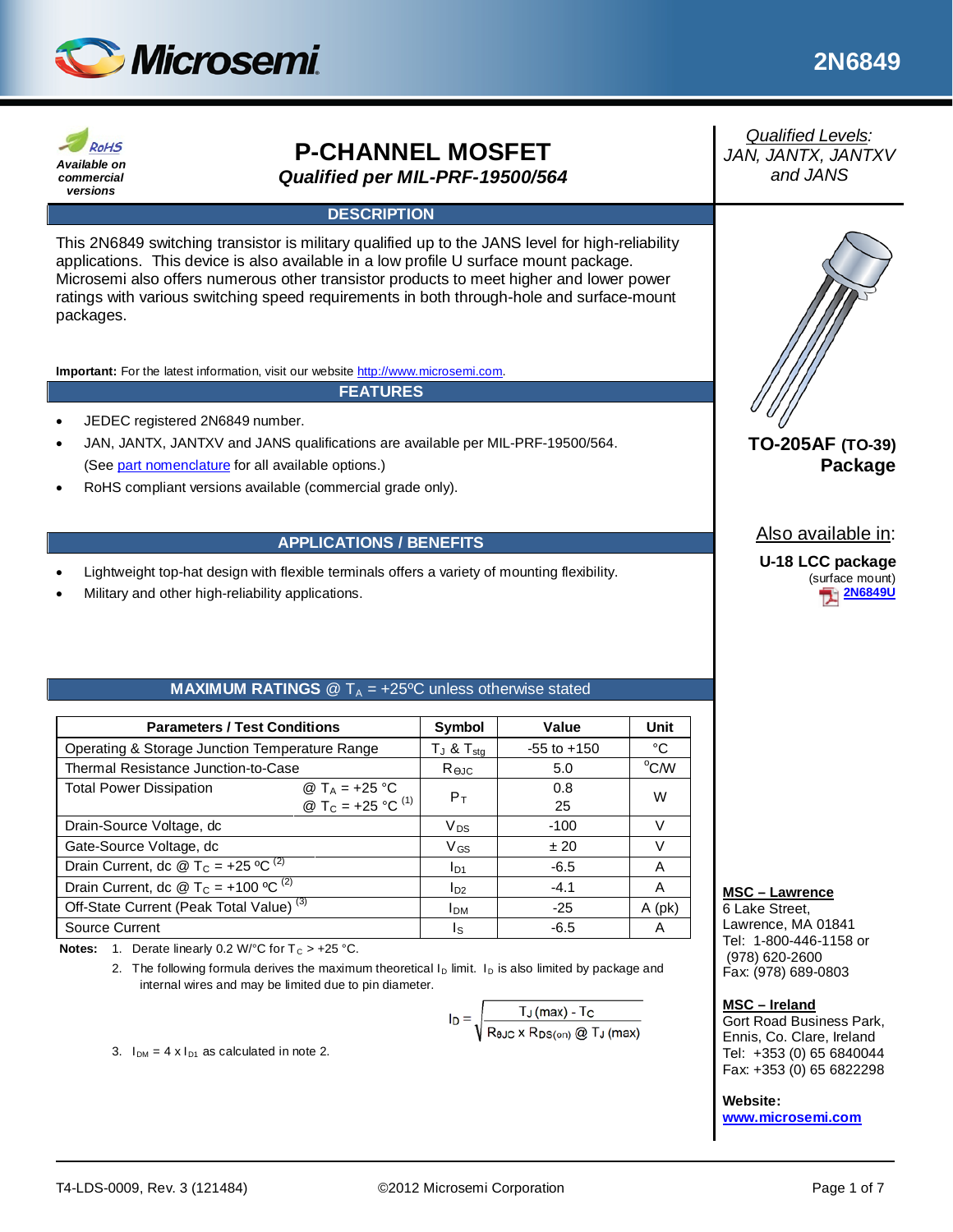

## **MECHANICAL and PACKAGING**

- CASE: Hermetically sealed, kovar base, nickel cap.
- TERMINALS: Tin/lead solder dip nickel plate or RoHS compliant pure tin plate (commercial grade only).
- MARKING: Part number, date code, manufacturer's ID.
- WEIGHT: Approximately 1.064 grams.
- See [Package Dimensions](#page-6-0) on last page.

#### **PART NOMENCLATURE**

<span id="page-1-0"></span>

| <b>SYMBOLS &amp; DEFINITIONS</b> |                                                                                            |  |  |  |
|----------------------------------|--------------------------------------------------------------------------------------------|--|--|--|
| Symbol                           | <b>Definition</b>                                                                          |  |  |  |
| di/dt                            | Rate of change of diode current while in reverse-recovery mode, recorded as maximum value. |  |  |  |
| ΙF.                              | Forward current                                                                            |  |  |  |
| $R_G$                            | Gate drive impedance                                                                       |  |  |  |
| V <sub>DD</sub>                  | Drain supply voltage                                                                       |  |  |  |
| $V_{DS}$                         | Drain source voltage, dc                                                                   |  |  |  |
| $V_{GS}$                         | Gate source voltage, dc                                                                    |  |  |  |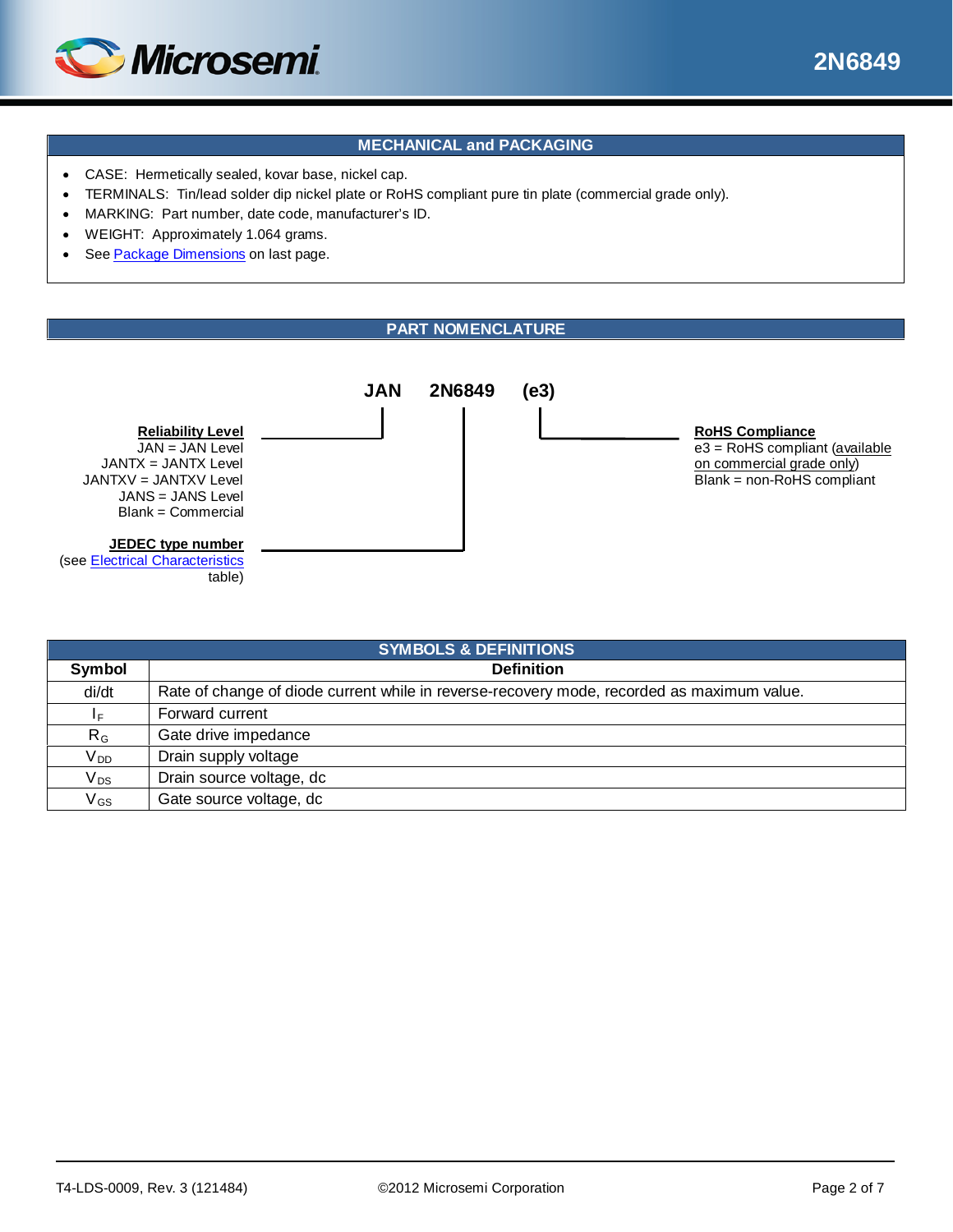

<span id="page-2-0"></span>

| <b>Parameters / Test Conditions</b>                                                                                                                                                             | Symbol                                          | Min.             | Max.             | Unit   |
|-------------------------------------------------------------------------------------------------------------------------------------------------------------------------------------------------|-------------------------------------------------|------------------|------------------|--------|
| <b>OFF CHARACTERISTICS</b>                                                                                                                                                                      |                                                 |                  |                  |        |
| Drain-Source Breakdown Voltage<br>$V_{GS} = 0 V$ , $I_D = -1.0$ mA                                                                                                                              | $V_{(BR)DSS}$                                   | $-100$           |                  | V      |
| Gate-Source Voltage (Threshold)<br>$V_{DS} \geq V_{GS}$ , $I_D = -0.25$ mA<br>$V_{DS} \ge V_{GS}$ , $I_D = -0.25$ mA, $T_J = +125$ °C<br>$V_{DS} \ge V_{GS}$ , $I_D = -0.25$ mA, $T_J = -55$ °C | $V_{GS(th)1}$<br>$V_{GS(th)2}$<br>$V_{GS(th)3}$ | $-2.0$<br>$-1.0$ | $-4.0$<br>$-5.0$ | $\vee$ |
| <b>Gate Current</b><br>$V_{GS} = \pm 20$ V, $V_{DS} = 0$ V<br>$V_{GS} = \pm 20$ V, $V_{DS} = 0$ V, $T_J = +125$ °C                                                                              | $I_{GSS1}$<br>$I_{GSS2}$                        |                  | ±100<br>±200     | nA     |
| <b>Drain Current</b><br>$V_{GS} = 0 V$ , $V_{DS} = -80 V$                                                                                                                                       | $I_{DSS1}$                                      |                  | $-25$            | μA     |
| Drain Current<br>$V_{GS} = 0 V$ , $V_{DS} = -80 V$ , $T_J = +125 °C$                                                                                                                            | $I_{DSS2}$                                      |                  | $-0.25$          | mA     |
| Static Drain-Source On-State Resistance<br>$V_{GS}$ = -10 V, $I_D$ = -4.1 A pulsed                                                                                                              | $r_{DS(on)1}$                                   |                  | 0.30             | Ω      |
| Static Drain-Source On-State Resistance<br>$V_{GS}$ = -10 V, $I_D$ = -6.5 A pulsed                                                                                                              | $r_{DS(on)2}$                                   |                  | 0.32             | Ω      |
| Static Drain-Source On-State Resistance<br>$T_{J}$ = +125°C<br>$V_{GS}$ = -10 V, I <sub>D</sub> = -4.1 A pulsed                                                                                 | $r_{DS(on)3}$                                   |                  | 0.54             | Ω      |
| Diode Forward Voltage<br>$V_{GS} = 0 V$ , $I_D = -6.5 A pulsed$                                                                                                                                 | $V_{SD}$                                        |                  | $-4.3$           | $\vee$ |

# **ELECTRICAL CHARACTERISTICS**  $@T_A = +25 °C$ , unless otherwise noted

## **DYNAMIC CHARACTERISTICS**

| <b>Parameters / Test Conditions</b>                                                         | Symbol          | Min. | Max. | Unit |
|---------------------------------------------------------------------------------------------|-----------------|------|------|------|
| Gate Charge:                                                                                |                 |      |      |      |
| On-State Gate Charge<br>$V_{GS}$ = -10 V, $I_D$ = -6.5 A, $V_{DS}$ = -50 V                  | $Q_{g(0n)}$     |      | 34.8 | nС   |
| Gate to Source Charge<br>$V_{GS}$ = -10 V, I <sub>D</sub> = -6.5 A, V <sub>DS</sub> = -50 V | $Q_{qs}$        |      | 6.8  | nС   |
| Gate to Drain Charge<br>$V_{GS}$ = -10 V, I <sub>D</sub> = -6.5 A, V <sub>DS</sub> = -50 V  | $Q_{\text{qd}}$ |      | 23.1 | nС   |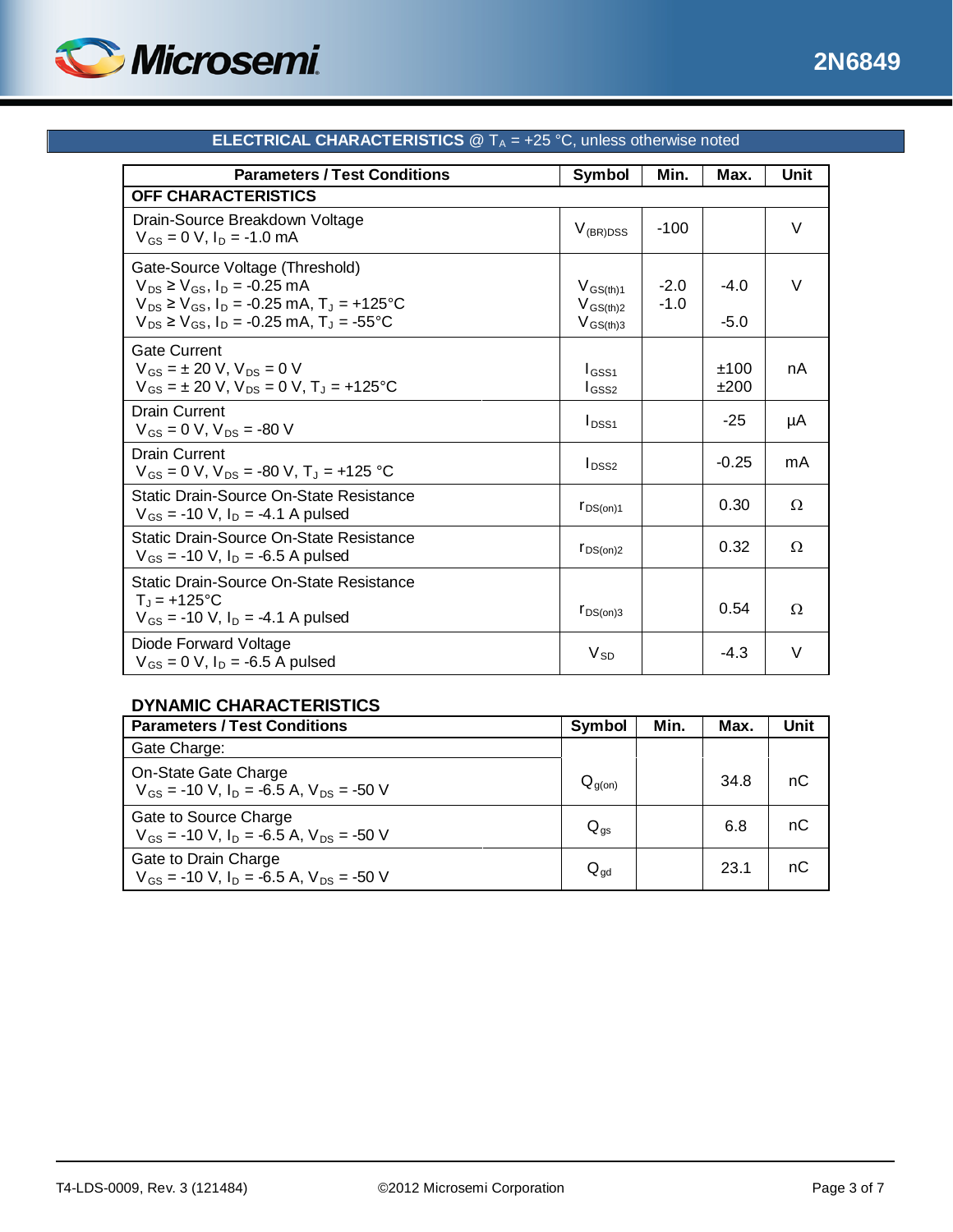

### **SWITCHING CHARACTERISTICS**

| <b>Parameters / Test Conditions</b>                                                       | Symbol              | Min. | Max. | Unit |
|-------------------------------------------------------------------------------------------|---------------------|------|------|------|
| Turn-on delay time                                                                        |                     |      |      |      |
| $I_D$ = -6.5 A, $V_{GS}$ = -10 V, R <sub>G</sub> = 7.5 $\Omega$ , V <sub>DD</sub> = -40 V | $t_{d(on)}$         |      | 60   | ns   |
| Rinse time                                                                                |                     |      |      |      |
| $I_D = -6.5$ A, $V_{GS} = -10$ V, R <sub>G</sub> = 7.5 $\Omega$ , V <sub>DD</sub> = -40 V | t,                  |      | 140  | ns   |
| Turn-off delay time                                                                       |                     |      |      |      |
| $I_D = -6.5$ A, $V_{GS} = -10$ V, R <sub>G</sub> = 7.5 $\Omega$ , V <sub>DD</sub> = -40 V | $t_{\text{d(off)}}$ |      | 140  | ns   |
| Fall time                                                                                 |                     |      |      |      |
| $I_D$ = -6.5 A, $V_{GS}$ = -10 V, R <sub>G</sub> = 7.5 $\Omega$ , V <sub>DD</sub> = -40 V | t,                  |      | 140  | ns   |
| Diode Reverse Recovery Time                                                               |                     |      |      |      |
| di/dt ≤ -100 A/µs, V <sub>DD</sub> ≤ -50 V, I <sub>F</sub> = -6.5 A                       | $t_{rr}$            |      | 250  | ns   |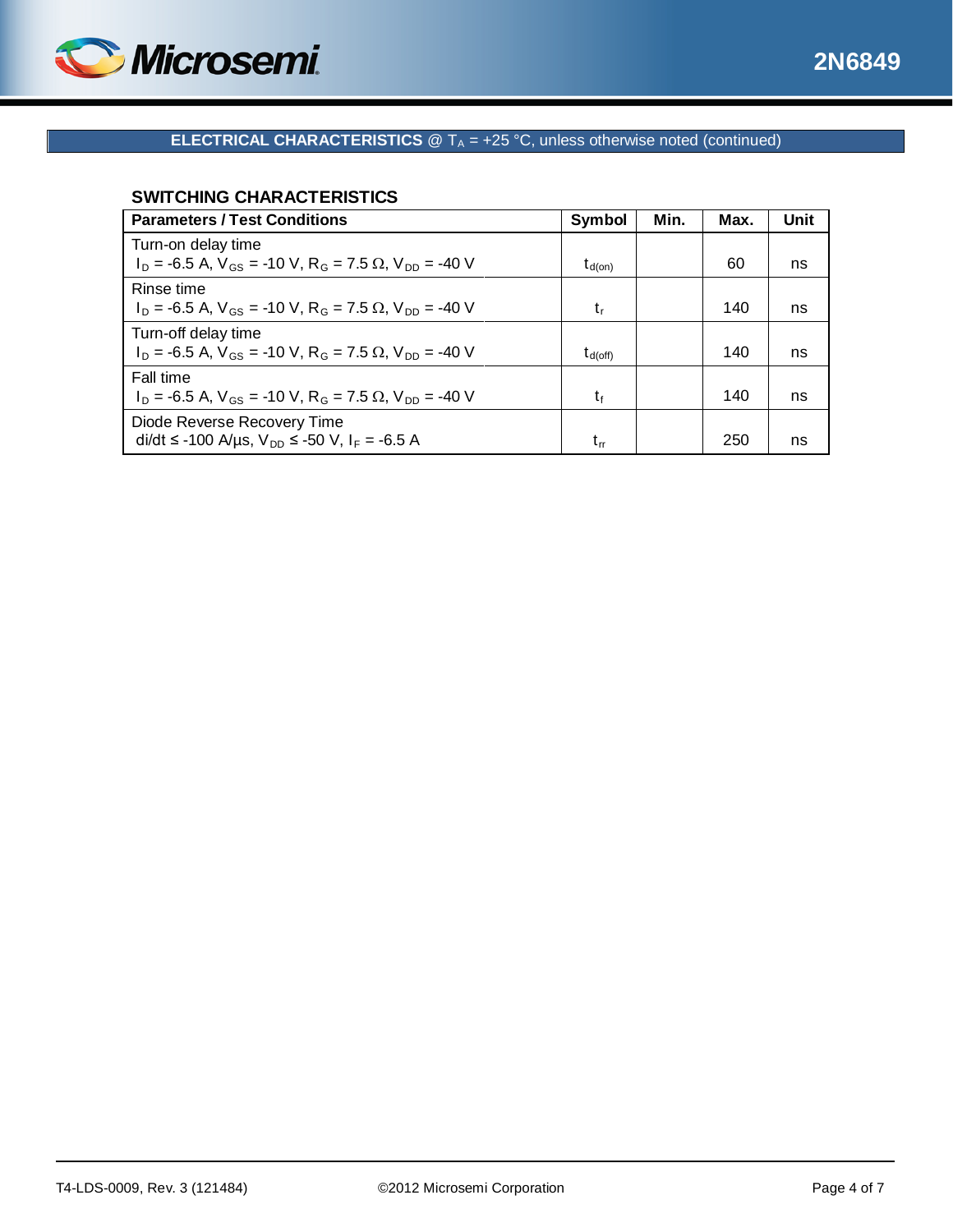

## **GRAPHS**







**FIGURE 2** – Maximum Drain Current vs Case Temperature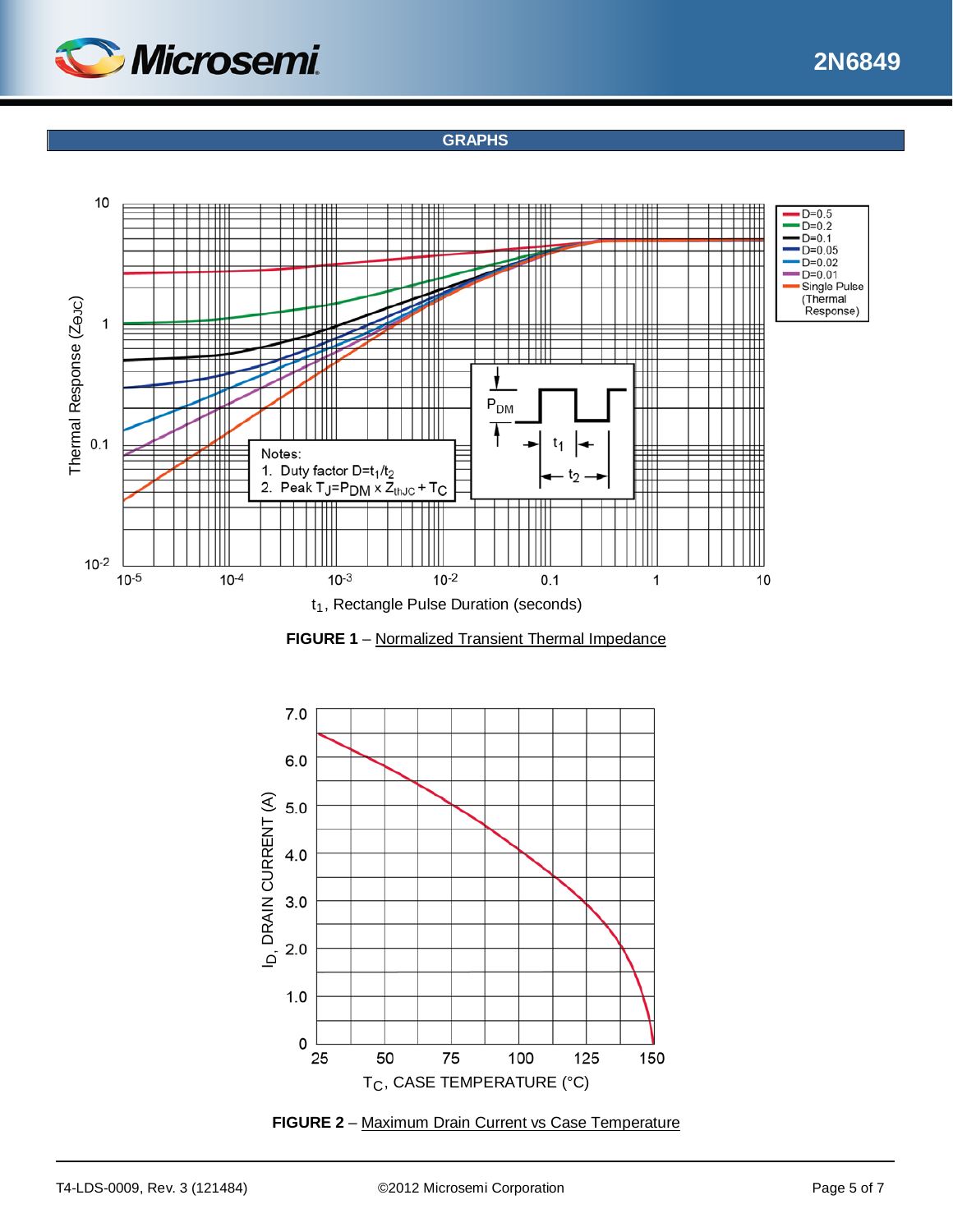

## **GRAPHS (continued)**



**FIGURE 3** – Maximum Safe Operating Area